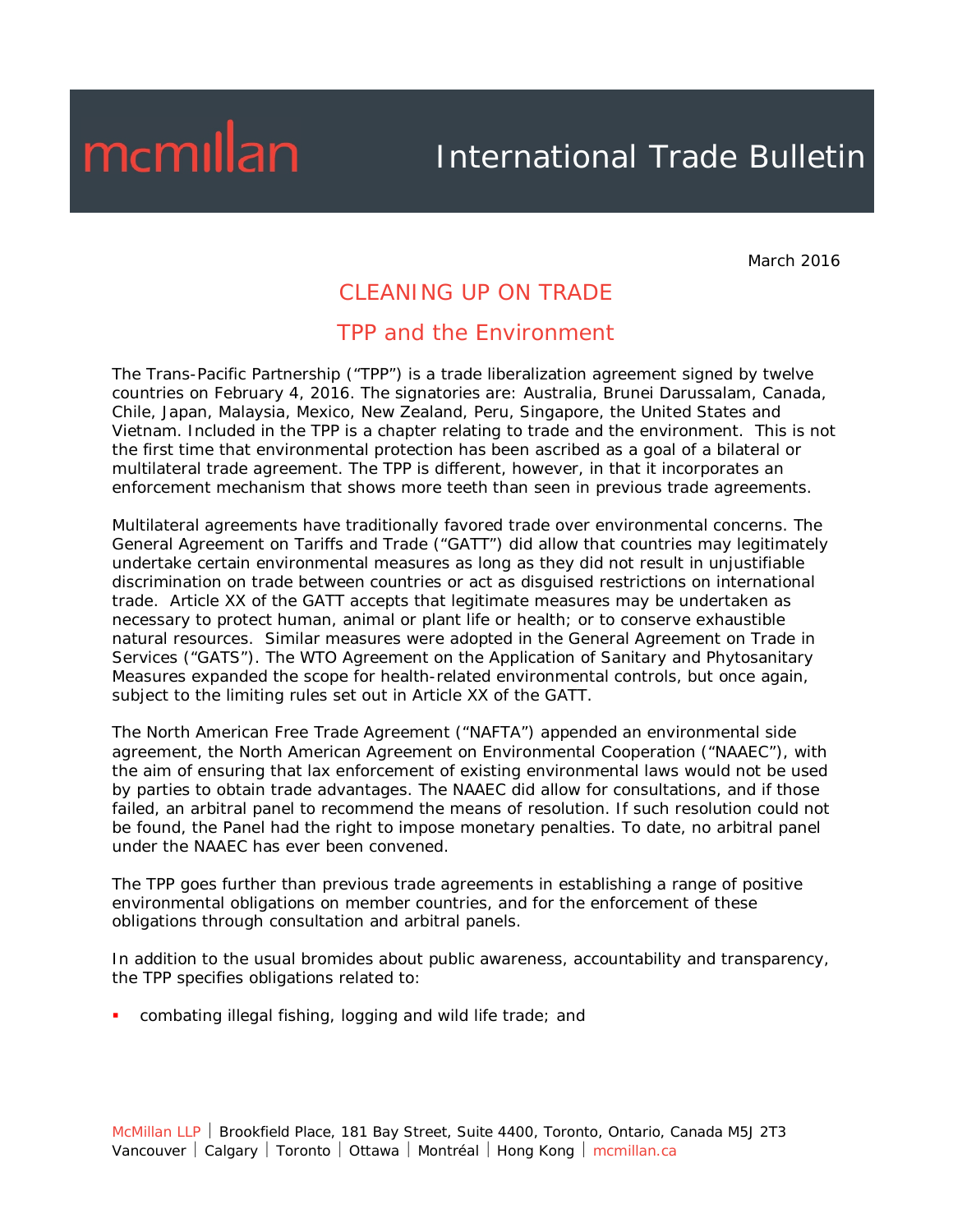affirming commitments to multilateral environment agreements that have been ratified by the member states.

The multilateral environment agreements ("MEAs") cited include the Montreal Protocol on Substances that Deplete the Ozone Layer, the International Convention for the Prevention of the Pollution from Ships, and the Convention on International Trade in Endangered Species of Wild Fauna and Flora. Certain environmental commentators have expressed concerns that "climate change" has not been expressly addressed in the TPP; though arguably, the Paris Agreement would constitute an MEA, such that member states would be bound by the obligations they made once the Agreement is ratified.

In the event of a breach of responsibilities under the Environment Chapter of the TPP, there is a process for consultations between members. In the event that consultations are not sufficient to resolve the issue, the matter can be sent to an arbitral panel in accordance with rules relating to the broader TPP dispute resolution mechanism. Panel resolutions made pursuant to Article 28.18 of the TPP are enforceable by means of suspension of benefits accruing to the responding Party under the TPP, or payment of a monetary assessment.

Appendix A provides an overview of the major provisions of the TPP Environment Chapter on an article-by-article basis.

#### **Conclusions**

While the TPP is a trade agreement, it represents an evolution in the understanding of a need to balance trade liberalization with recognition that there are issues of environmental concerns that affect all of humanity, and that should not be sacrificed to the goal of trade liberalization.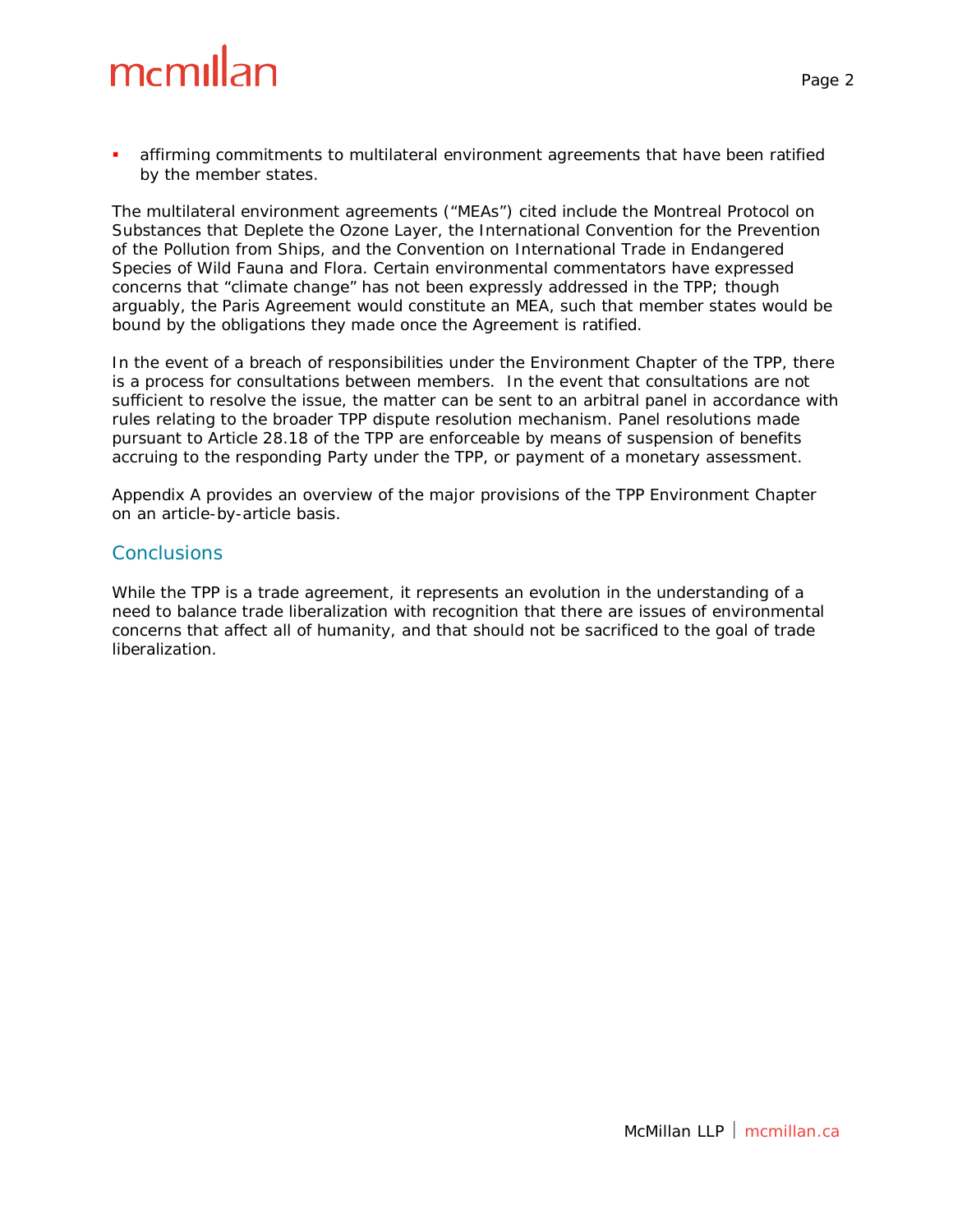### APPENDIX A – TPP ENVIRONMENT PROVISIONS

#### Scope and General Commitments

#### *1. Definition of Environmental Law*

**Article 20.1** defines "environmental law" as legislation with the primary purpose of protecting the environment or preventing danger to human life or health. Specifically, statutes or regulations related to (a) preventing, abating or controlling pollutants or environmental contaminants; (b) controlling environmentally hazardous or toxic chemicals, substances, materials or waste; or (c) protecting or conserving wild flora and fauna, including biodiversity.

#### *2. Chapter Objectives*

**Article 20.2** provides that the objectives of the Chapter are "to promote mutually supportive trade and environmental policies; promote high levels of environmental protection and effective enforcement of environmental laws; and enhance the capacities of the Parties to address trade-related environmental issues". The objectives focus on strengthening environmental governance and promoting sustainable development through enhanced cooperation between Parties while acknowledging that national priorities and circumstances will need to be considered. Article 20.2 also cautions against the use of environmental laws or measures, which would constitute a disguised restriction on trade or investment.

#### *3. General Chapter Commitments*

**Article 20.3** identifies the general commitments of Parties with respect to the Chapter. The Article attempts to strike a balance between the need for mutually supportive trade and environmental policies and practices and "the sovereign right of each Party to establish its own levels of domestic environmental protection and its own environmental priorities, and to establish, adopt or modify its environmental laws and policies accordingly" [20.03(2),  $(7)$ ].

Parties "shall strive" to ensure that environmental laws encourage high levels of environmental protection [20.03(3)]. In addition, Parties "shall not" waive or derogate from their environmental laws in order to encourage trade or investment between the Parties, where the effect would weaken the level of environmental protection [20.03(6)].

Moreover, "no Party shall fail to effectively enforce its environmental laws" through a course of action or inaction in a manner affecting trade or investment between the Parties [20.03(4)]. To meet the standard of effective enforcement, Parties are to "reasonably exercise their discretion" regarding environmental enforcement and compliance. For example, by way of *bona fide* decisions regarding the allocation of enforcement resources in accordance with national priorities for enforcement of environmental laws [20.03(5)].

**Article 20.4** affirms each Party's commitment to implement the multilateral environmental agreements to which it is a party [20.4(1)], and recognizes the need for dialogue between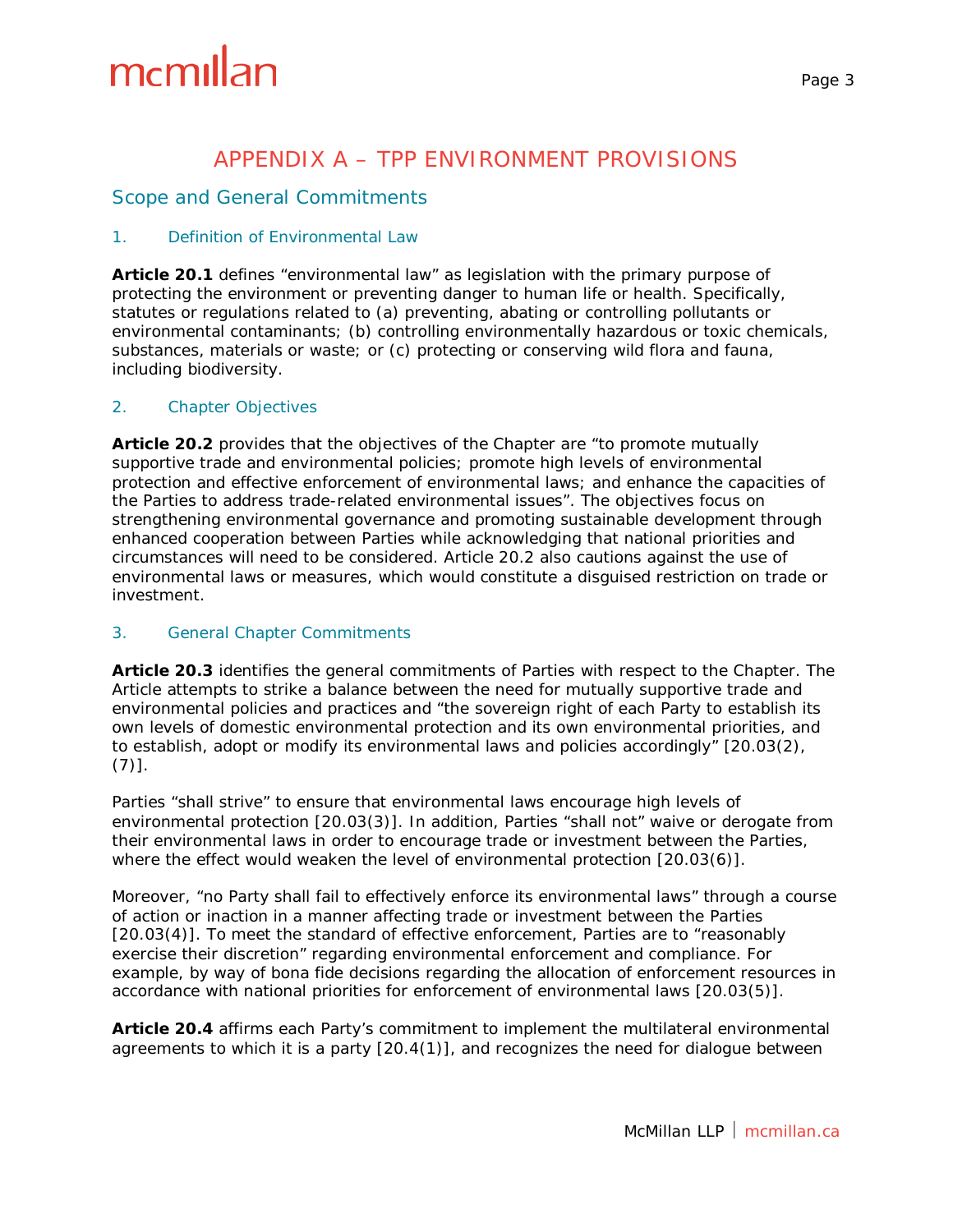the Parties on trade and environmental issues of mutual interest in order "to enhance the mutual supportiveness between trade and environmental law and policies" [20.4(2)].

#### Procedure and Public Participation

**Article 20.19** requires that each Party designate and notify a contact point from its relevant authorities within 90 days of the date of entry into force of this Agreement  $[20.19(1)].$ 

Further, the Parties are to establish an Environment Committee composed of senior government representatives from the relevant trade and environment national authorities [20.19(2)]. The Committee is to meet within one year of the date of entry into force of this Agreement, and every two years thereafter (unless agreed otherwise). The chair and venue will rotate between the Parties [20.19(4)].

The general purpose of the Committee is overseeing the implementation of this Chapter. Specifically its functions shall be to:

- (a) provide a forum to discuss and review the implementation of this Chapter;
- (b) provide periodic reports to the Commission<sup>[1](#page-3-0)</sup> regarding the implementation of this Chapter;
- (c) provide a forum to discuss and review cooperative activities under this Chapter;
- (d) consider and endeavour to resolve matters referred to it under Article 20.21 (Senior Representative Consultations);
- (e) coordinate with other committees established under this Agreement as appropriate; and
- (f) perform any other functions as the Parties may decide [20.19(3)].

The Committee shall also review and report on the implementation and operation of this Chapter to both the Parties and the Commission during the fifth year after the date of entry into force of this Agreement [20.19(7)].

The decisions and reports of the Committee shall be made by consensus and shall be made public (unless agreed otherwise) [20.19(5), (6)]. Further, the Committee shall provide for public input on the Committee's work, as appropriate, and shall hold a public session at each meeting [20.19(8)].

**Articles 20.7, 20.8 and 20.9** require that Parties promote public awareness and access of its environmental laws and policies, including enforcement and compliance procedures.

i,

<span id="page-3-0"></span><sup>&</sup>lt;sup>1</sup> The Trans-Pacific Partnership Commission established under Article 27.1.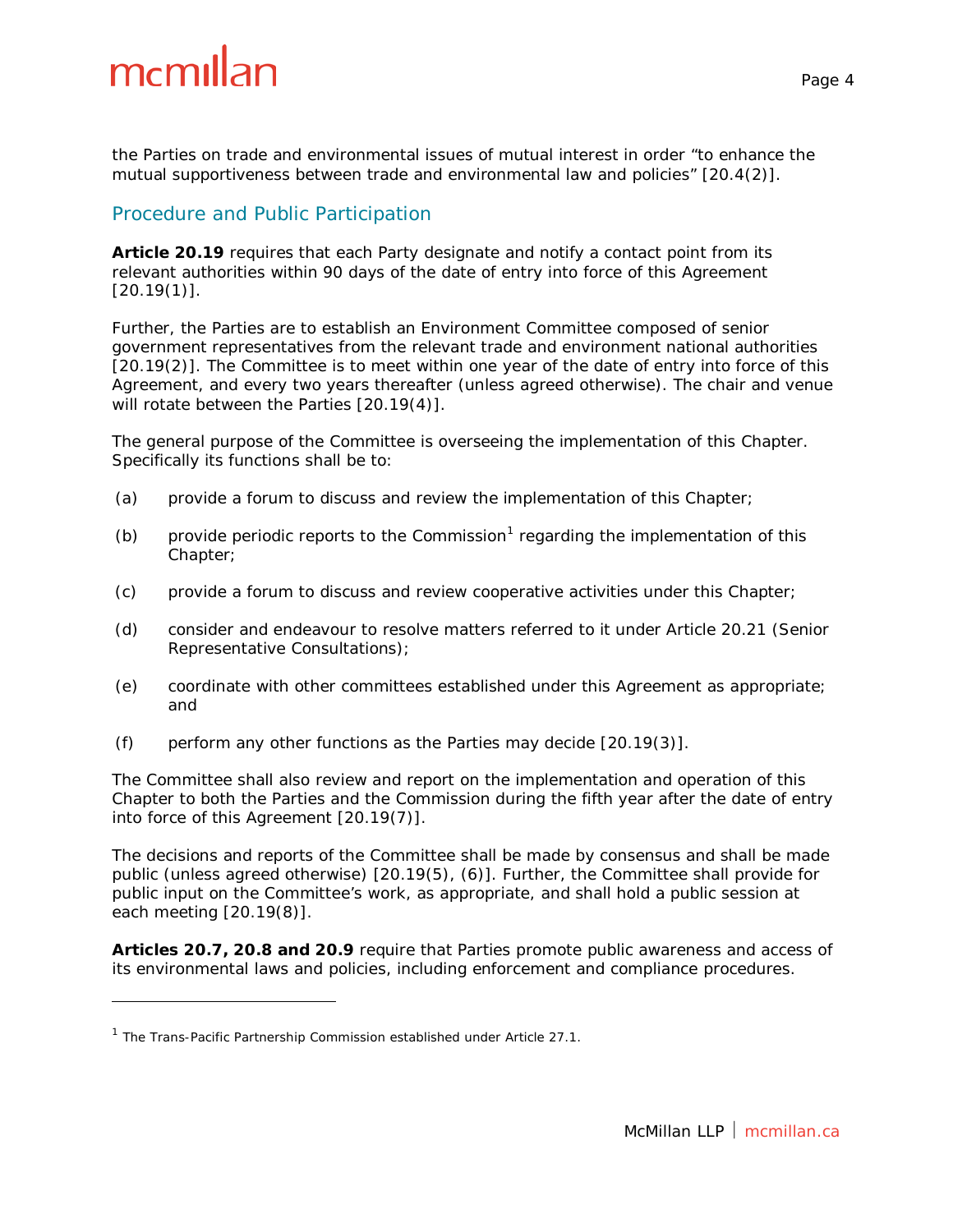**Article 20.7** provides a mechanism for "an interested person residing or established" in a Party's territory to request an investigation into alleged violations of the Party's environmental laws. Each party must ensure "that the competent authorities give those requests due consideration, in accordance with the Party's law" [20.7(2)]. Parties must also ensure there are "judicial, quasi-judicial or administrative proceedings" in place for the enforcement of its environmental laws. These proceedings must be "fair, equitable, transparent and comply with due process of law", open to the public, and must provide "appropriate access" to persons with a "recognized interest" in the matter [20.7(3), (4)].

In support of these enforcement proceedings, each Party must develop "appropriate sanctions or remedies for violations of its environmental laws for the effective enforcement of those laws". There are no specific requirements for the sanctions or remedies, the only direction to Party's is to take "appropriate account of relevant factors", such as the nature and gravity of the violation, damage to the environment and any economic benefit the violator derived from the violation" [20.7((5), 6)].

**Article 20.8** requires that Parties accommodate requests for information regarding implementation of this Chapter [20.8(1)]. Further, each Party is to seek views on matters related to implementation by making use of existing, or establish new, consultative mechanism [20.8(2)].

**Article 20.9** requires that Parties accept and respond, in a timely manner, to written submissions regarding its implementation of this Chapter. Procedures for the receipt and consideration of written submissions are to be "readily accessible and publicly available" and response are to be made public [20.9(1), (2)]. Each Party must designate an entity responsible for receiving and responding to any written submissions and must notify the other Parties within 180 days of the date of entry into force of this Agreement [20.9(3)].

Where a submission asserts a failure to effectively enforce environmental laws, any Party may request a review of both the submission and the response by the Committee on Environment [20.9(4)]. The procedures for discussing these submissions and responses are to be established at first meeting of the Committee [20.9(5)].

The Committee will also prepare a written report on the implementation of this Article. In support of this report, each Party is required to submit a written summary regarding its implementation activities [20.9(6)].

**Article 20.11** addresses mechanisms to enhance environmental performance (e.g., reporting requirements, market incentives, information sharing) [20.11(1)]. Parties are to encourage the use and development of flexible and voluntary performance mechanisms and evaluation criteria to protect natural resources and the environment and measure environmental performance [20.11(2)].

With respect to environmental quality and product promotion, Parties are to encourage the use and development of measures that:

(a) are truthful, are not misleading and take into account scientific and technical information;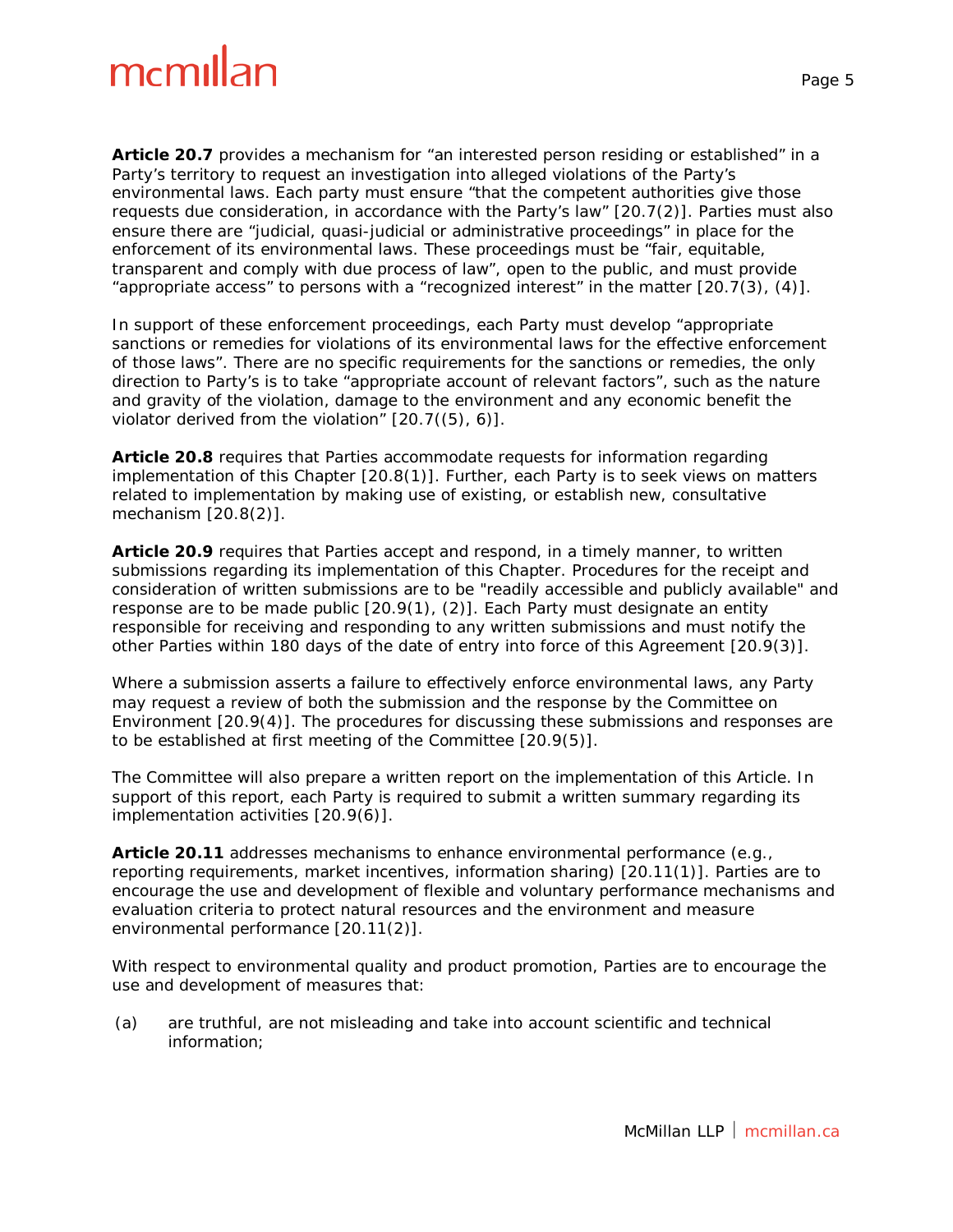- (b) if applicable and available, are based on relevant international standards, recommendations or guidelines, and best practices;
- (c) promote competition and innovation; and
- (d) do not treat a product less favorably on the basis of origin [20.11(3)].

#### Cooperation

**Article 20.12** provides the framework for developing cooperation mechanisms to facilitate with implementing the commitments under the Chapter [20.12(1)]. Where possible, Parties are to build upon existing cooperation mechanisms, including those of regional and international organizations [20.12(4)]. Each Party must designate a national contact point for the purpose of proposing cooperation activities and sharing priorities and objectives for that cooperation. Each Party must provide written notice, within 90 days from the date of entry into force of this Agreement, of its contact point [20.12(3)].

The Article requires that Parties cooperate, in cases where cooperation would be mutually beneficial, to address matters of joint or common interest [20.12(2)] and that they promote public participation in the development and implementation of cooperative activities, as appropriate [20.12(8)]. The manner and means by which this cooperation takes place remains up to the parties. For example, the cooperation "may be carried out on a bilateral or plurilateral basis between Parties" or "may include non-governmental bodies or organizations and non-Parties to this Agreement" [20.12(2), (5), (10)].

Parties must identify and share performance measures and indicators to be used when examining and evaluating the efficiency, effectiveness and progress of specific cooperative activities, and to share the outcome of any such evaluation [20.12(6)]. Examination and review of activities under this Article are to take place "periodically" through the contact points, with findings being reported to the Environment Committee for the purpose of their Chapter-wide review of cooperation activities [20.12(7)].

The Article also provides a method by which discussion between Parties concerning implementation of environmental laws by sub-central levels of government can take place  $[20.12(9)]$ .

#### Specific Commitments

#### *1. Protection of Ozone Layer*

**Article 20.5** requires that Parties take measures to control the production and consumption of, and trade in, substances that "deplete and otherwise modify the ozone layer in a manner that is likely to result in adverse effects on human health and the environment". Specifically, those substances controlled by the *Montreal Protocol on Substances that Deplete the Ozone Layer*. Canada shall be deemed in compliance with this commitment by virtue of the *Ozone-depleting Substances Regulations, 1998* of the *Canadian Environmental Protection Act, 1999* (implementing legislation for the Montreal Protocol). Should the *Ozonedepleting Substances Regulations* be repealed or replaced, Canada can remain compliant as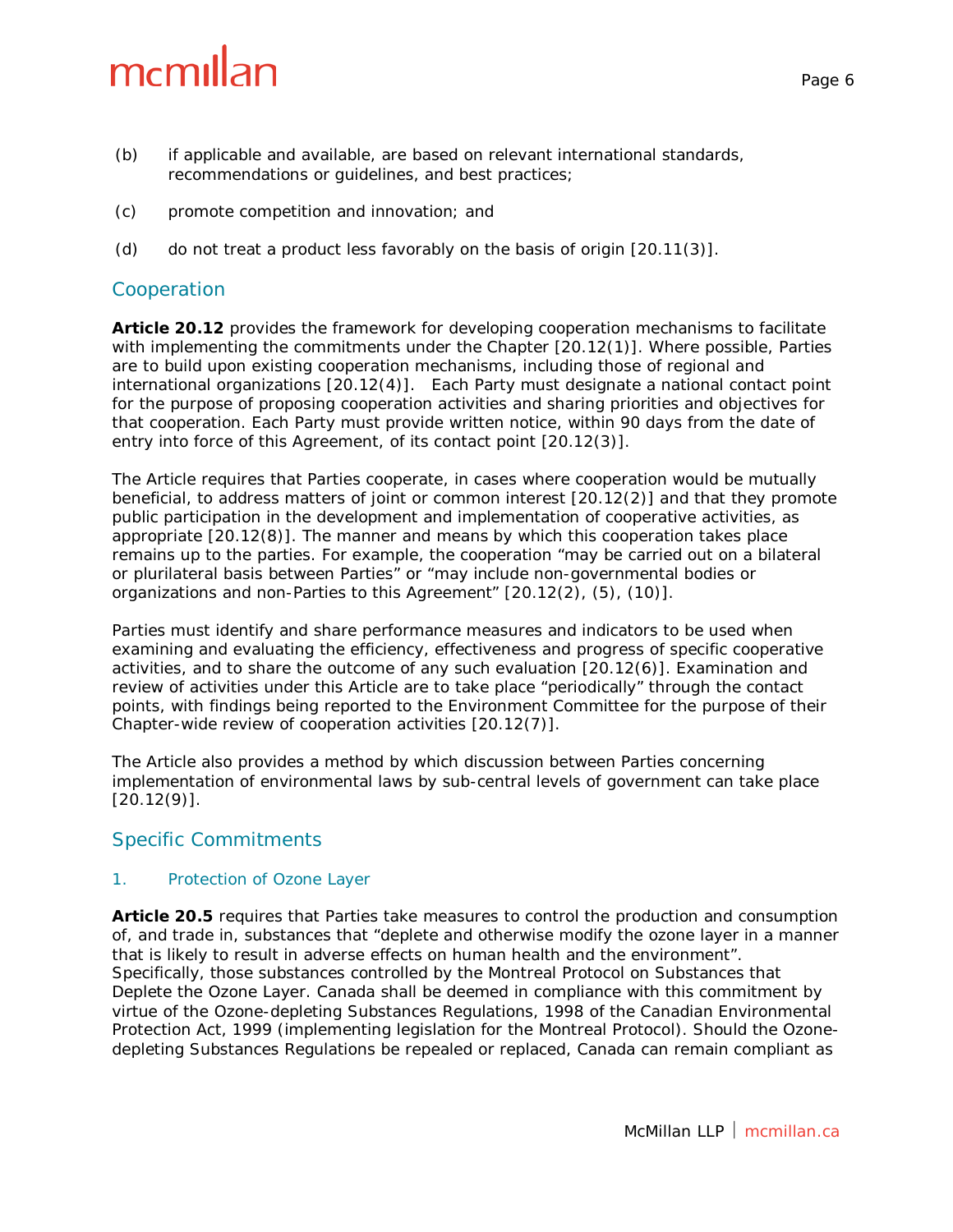long as any subsequent legislation provides an equivalent or higher level of environmental protection [20.5(1), Annex 20-A].

Parties must also make public appropriate information about the development and implementation of its programs and activities concerning the protection of the ozone layer [20.5(2)]. Further, Parties shall "cooperate to address matters of mutual interest" related to ozone-depleting substances, including environmentally friendly alternatives to ozonedepleting substances, refrigerant management, stratospheric ozone measurements, and combating illegal trade in ozone-depleting substances [20.5(3)].

#### *2. Protection of the Marine Environment from Ship Pollution*

**Article 20.6** requires the Parties take measures to prevent the pollution of the marine environment from ships. In particular, pollution regulated by the *International Convention for the Prevention of Pollution from Ship*, as amended [20.6(1)]. Canada shall be deemed in compliance with this commitment by virtue of the *Canada Shipping Act, 2001* and its related regulations (implementing legislation of *International Convention for the Prevention of Pollution from Ship*). Should the *Canada Shipping Act, 2001* be repealed or replaced, Canada can remain compliant as long as any subsequent legislation provides an equivalent or higher level of environmental protection [20.6(1), Annex 20-B].

Parties must also make public appropriate information about the development and implementation of its programs and activities concerning the prevention of pollution of the marine environment from ships [20.6(2)]. Further, Parties shall "cooperate to address matters of mutual interest" with respect to pollution of the marine environment from ships including accidental, operational and deliberate pollution from ships, technologies to minimize ship-generated waste and protection and enforcement activities [20.6(3)].

#### *3. Corporate Social Responsibility*

**Article 20.10** supports the voluntary adoption of corporate social responsibility principles related to the environment "consistent with internationally recognized standards and guidelines that have been endorsed or are supported by that Party". Parties are to "encourage" such adoption by enterprises operating within their jurisdiction [20.10].

#### *4. Trade and Biodiversity*

**Article 20.13** requires that Parties **"**promote and encourage the conservation and sustainable use of biological diversity, in accordance with its law or policy" [20.13(2)]. Otherwise, the Article merely acknowledges that Parties "recognize" the importance of local communities' knowledge and practices embodying traditional lifestyle [20.13(3)], and the importance of facilitating access to genetic resources within their respective national jurisdictions, consistent with international obligations [20.13(4)].

Parties must also make public appropriate information about the development and implementation of its programs and activities concerning the conservation and sustainable use of biological diversity [20.13(5)]. Further, Parties shall "cooperate to address matters of mutual interest" with respect to the conservation and sustainable use of biological diversity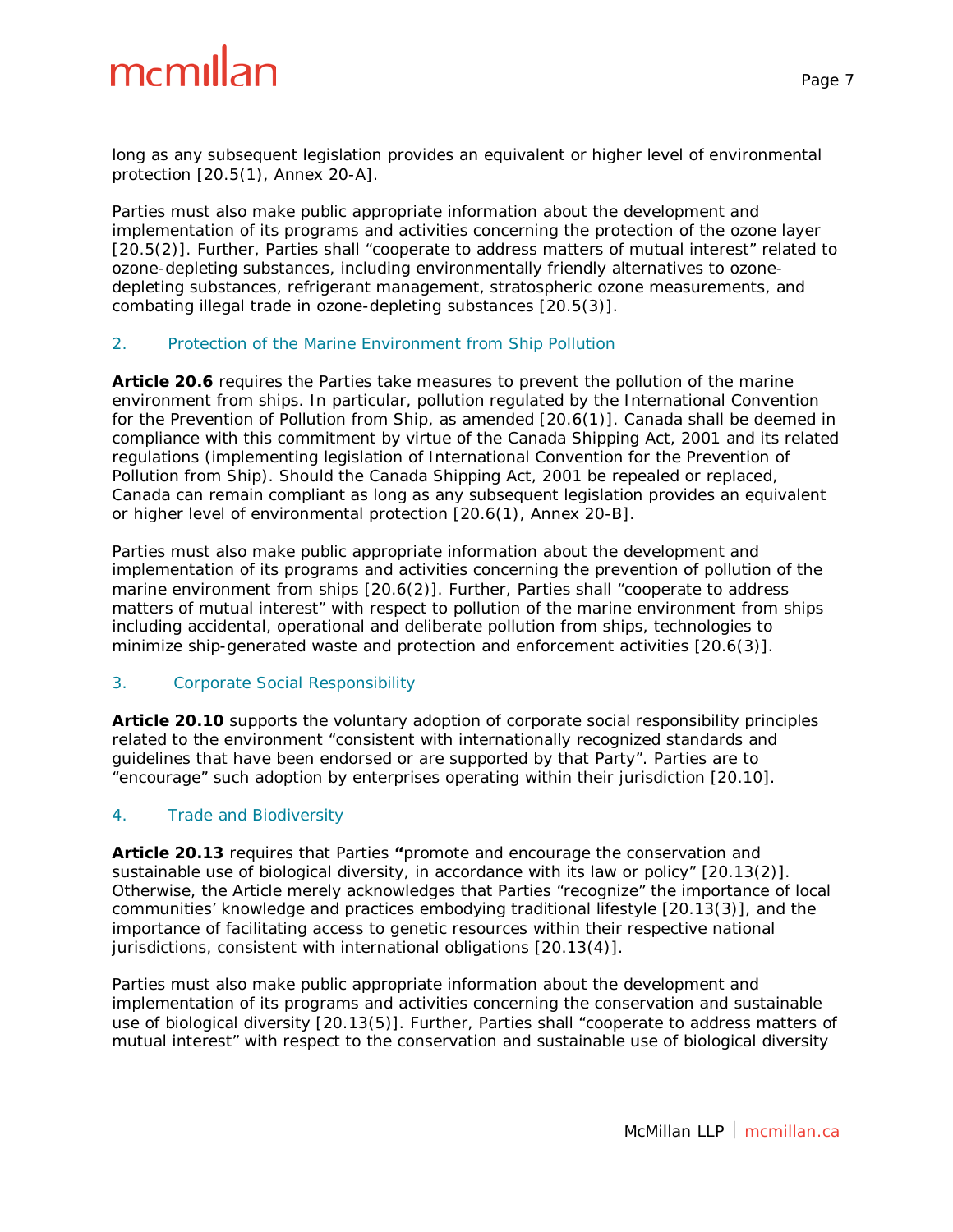i,

including protecting ecosystem and ecosystem services and access to genetic resources  $[20.13(6)]$ .

#### *5. Invasive Alien Species*

**Article 20.14** recognizes the environmental and economic harm that stems from terrestrial and aquatic invasive alien species moving along trade-related pathways. The Committee is therefore required to coordinate with the Committee on Sanitary and Phytosanitary Measures established under Article 7.5 to identify "cooperative opportunities to share information and management experiences on the movement, prevention, detection, control and eradication of invasive alien species" [20.14(1), (2)].

#### *6. Transition to a Low Emissions and Resilient Economy*

**Article 20.15** acknowledges that transitioning to low emission economies will require collective action, and while it recognizes that each Party's course of action should reflect domestic circumstances and capabilities, it provides that each Party shall cooperate to address matters of joint or common interest [20.15(1), (2)]. Examples of areas of cooperation include: energy efficiency; development of cost-effective, low-emissions technologies and alternative, clean and renewable energy sources; sustainable transport and sustainable urban infrastructure development; addressing deforestation and forest degradation; emissions monitoring; market and non-market mechanisms; low-emissions, resilient development and sharing of information and experiences in addressing this issue" [20.15(2)].

#### *7. Marine Capture Fisheries (not aquaculture)*

**Article 20.16** acknowledges the importance of conservation and sustainable management of fisheries and recognizes the need for action to address overfishing and overcapacity, and illegal, unreported and unregulated (IUU) fishing [20.16(1), (2)]. Parties shall seek to operate fisheries management systems "based on the best scientific evidence available and on internationally recognized best practices for fisheries management and conservation". The goal being to regulate marine wild capture fishing by preventing overfishing and overcapacity, reducing unintended by-catch and promoting recovering of overfished stocks  $[20.16(3)]$  $[20.16(3)]$  $[20.16(3)]$ , through "the control, reduction and eventual elimination of all subsidies<sup>2</sup> that contribute to overfishing and overcapacity". In particular, no Party shall grant subsidies for fishing that negatively affect overfished fish stocks or for any fishing vessel listed for IUU fishing [20.16(5)].

Any such subsidies in existence before the date of entry into force of this Agreement shall be brought into conformity "as soon as possible and no later than three years of the date of entry into force of this Agreement for that Party" [20.16(6)]. Each Party shall also make best efforts to refrain from introducing new, or extending or enhancing existing subsidies,

<span id="page-7-0"></span> $2$  Within the meaning of Article 1.1 of the SCM Agreement, to the extent they are specific within the meaning of Article 2 of the SCM Agreement.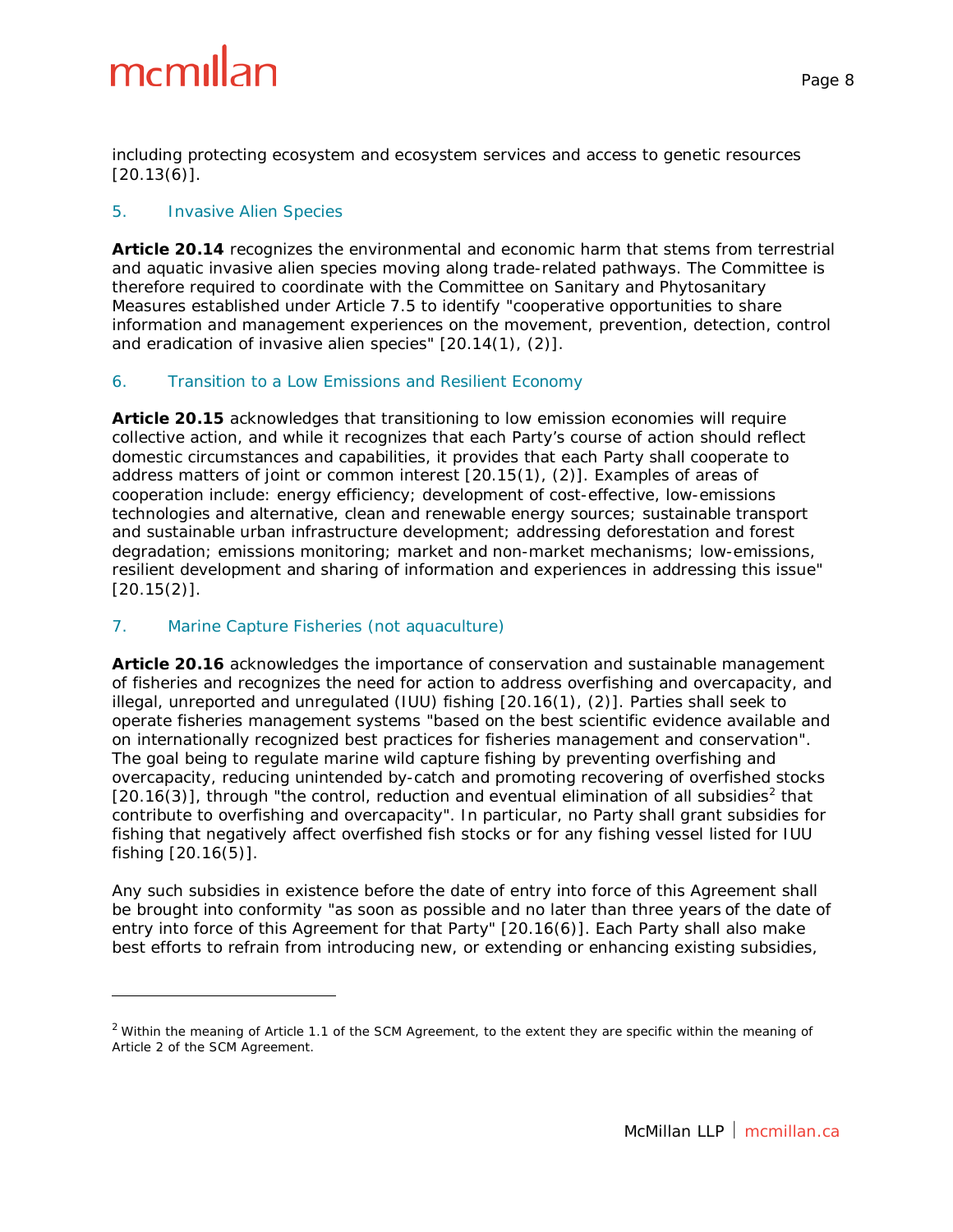even if not prohibited under this Chapter, that contribute to overfishing or overcapacity  $[20.16(7)]$ .

Parties are to notify the other Parties of any subsidy they grant or maintain to persons engaged in fishing or fishing related activities within one year of the date of entry into force of this Agreement for it and every two years thereafter [20.16(9), (10)]. Parties shall also provide, "to the extent possible" information on fisheries subsidies not covered by paragraph 5 of Article 20.16, in particular fuel subsidies [20.16(11)]. A notifying Party shall respond as quickly as possible and comprehensively to requests for additional information [20.16(12)].

Each Party shall also promote and support:

- 1. Implementation and effective enforcement of conservation management measure for the long-term conservation of sharks, marine turtles seabirds and marine mammals  $[20.16(4)]$ ; and
- 2. Implementation of measures designed to prevent trade in fisheries products that results from IUU fishing [20.16(14), (15)].

#### *8. Conservation and Trade*

**Article 20.17** addresses the illegal taking of, and illegal trade in, wild fauna and flora, including illegal logging, and requires that Parties adopt measures to fulfill their obligations under the *Convention on International Trade in Endangered Species of Wild Fauna and Flora*  (CITES) [20.17(2), (3)]. Each party further commits to, take appropriate measures to protect and conserve at-risk wild fauna and flora, enhance government and institutional frameworks around sustainable forest management and wild fauna and flora conservation, and strengthen cooperation and consultation with interested non-governmental institutions  $[20.17(4)].$ 

Parties must also adopt enforcement and compliance measures to deter the trade of wild fauna and flora that, based on credible evidence, were illegally taken or traded [20.17(5)]. However, each Party retains the right to exercise administrative, investigatory and enforcement discretion in implementing these measures and allocating resources thereto [20.17(6)]. Parties shall also "endeavour to identify opportunities" for enforcement cooperation and information sharing, including the development of law enforcement networks [20.17(7)].

#### *9. Environmental Goods and Services*

**Article 20.18** recognizes the value of trade and investment in environmental goods and services for both "improving environmental and economic performance and addressing global environmental challenges" [20.18(1), (2)]. As such, Parties, working through and with the Committee, shall endeavor to identify and address any potential non-tariff barriers to trade in environmental goods and services [20.18(3)].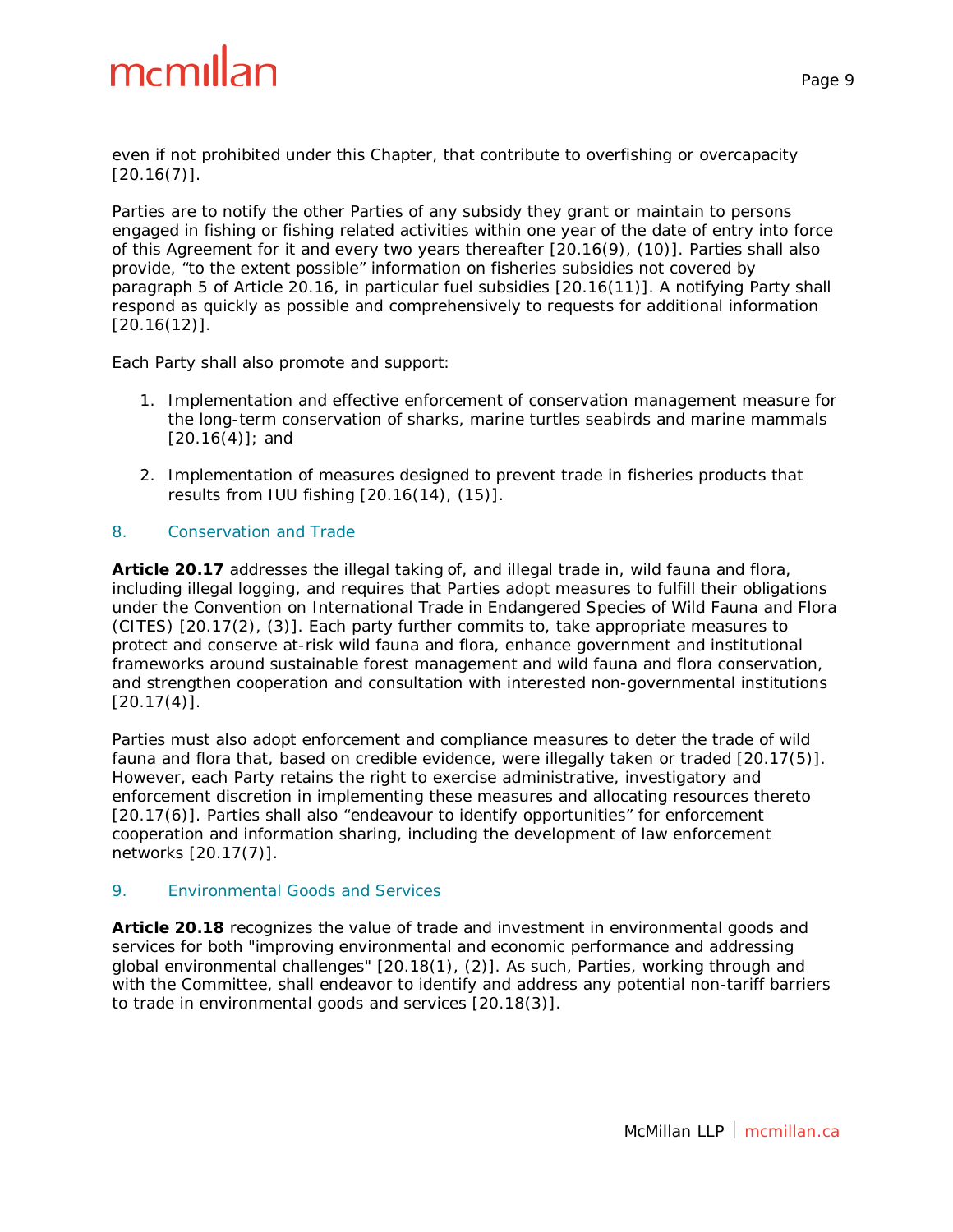#### Resolving Matters of Interpretation and Application

#### *1. Consultations*

**Article 20.20** requires that Parties "endeavor to agree on the interpretation and application of this Chapter" and "make every effort through dialogue, consultation, exchange of information and, if appropriate, cooperation" to address any matters that may arise thereunder [20.20(1)]. To initiate a consultation with another Party a written request is submitted to the responding Party's contact point and circulated to the other Parties. This written request should identify both the matter at issue and the legal basis for the request [20.20(2)]. Other parties feeling they have a substantial interest in the matter may join the consultations as a participating Party, by delivering written notice of its substantial interest to the contact points of the consulting Parties no later than seven days after the initial date of circulation [20.20(3)].

Consultations shall begin "promptly" and no later than 30 days after the date of receipt by the responding Party of the request (unless agreed otherwise) [20.20(4)]. The consulting parties are required to "make every effort to arrive at a mutually satisfactory resolution to the matter", and may seek advice or assistance from any person or body they deem appropriate [20.20(5)].

**Article 20.21** provides a process for further consideration by the Committee representatives from the consulting Parties where the matter could not be resolved through consultation under Article 20.20 [20.21(1)]. Upon receiving the request from a consulting Party, the Committee shall promptly convene and seek to resolve the matter. Relying upon, where appropriate, the use of relevant scientific and technical information from governmental or non-governmental experts [20.21(2)]. Committee representatives from any other Party with substantial interest in the matter may also participate.

**Article 20.22** allows a consulting Party to refer a matter not resolved under Article 20.21 (Senior Representative Consultations), to the relevant Ministers of the consulting Parties  $[20.22(1)].$ 

All consultations pursuant to Article 20.20 (Environmental Consultations), Article 20.21 (Senior Representative Consultations) and Article 20.22 (Ministerial Consultations) are to be confidential, and held without prejudice to the rights of any Party in any future proceedings. They can be held in person or by technological means, when held in person the venue for the consultation is the capital of the responding Party (unless agreed otherwise) [20.22(2),  $(3)$ ].

#### *2. Dispute Resolution*

**Article 20.23** allows Parties who have failed to resolve the matter through consultations to initiate the dispute settlement process under Chapter 28 of Agreement within 60 days of the date of receipt of a request under Article 20.20 (Environmental Consultations).

For disputes arising under Article 20.3(4) or Article 20.3(6) (General Commitments), the Party initiating the dispute settlement process, or requesting the consultation shall first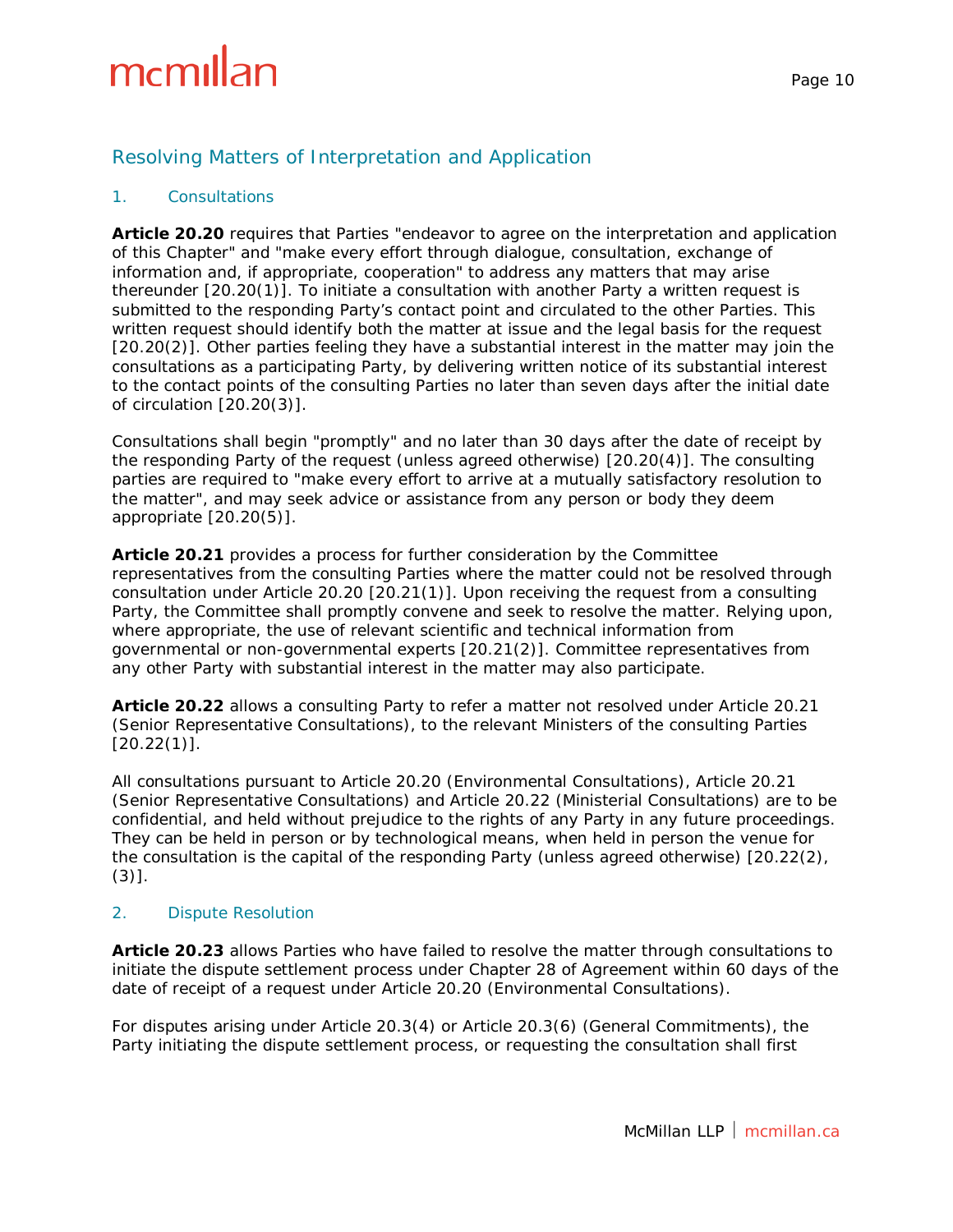consider whether it maintains environmental laws that are substantially equivalent in scope to the environmental laws that would be the subject of the dispute [20.23(3), (4)].

For disputes arising under Article 20.17(2) (Conservation and Trade), notwithstanding Article 28.15 (Role of Experts), a panel convened shall:

- (a) seek technical advice or assistance, if appropriate, from an entity authorized under *Convention on International Trade in Endangered Species of Wild Fauna and Flora* to address the particular matter, and provide the consulting Parties with an opportunity to comment on any such technical advice or assistance received; and
- (b) provide due consideration to any interpretive guidance received pursuant to subparagraph (a) on the matter to the extent appropriate in light of its nature and status in making its findings and determinations under Article 28.17(4) (Initial Report).

#### Application of Dispute Settlement under Chapter 28

If consultations under Chapter 20 are unsuccessful, the Parties may move to initiate further dispute settlement proceedings under chapter 28 *Dispute Settlement*, namely, through Article 28.5 Consultations or Article 28.7 Establishment of a Panel.

Where the final report of a panel established under Article 28.7 indicates that "the measure at issue is inconsistent with a Party's obligations under this Agreement" [Article 28.19(2)(a)], "a Party has otherwise failed to carry out is obligations under this Agreement" [Article 28.19(2)(b)], or "a Party's measure is causing nullification or impairment" of a benefit reasonably expected to accrue to another Party under chapters 2, 3, 4, 5, 8, 10 and 15 of the Agreement [Article 28.19(2)(c)/Article 28.3(1)(c)], the responding Party "shall, whenever possible, eliminate the non-conformity or the nullification or impairment", within a reasonable period of time, if it is not practicable to comply immediately [Article 28.19(2),(3)].

Should the responding Party notify the complaining party that it does not intend to the eliminate non-conformity or the nullification or impairment, or following the expiry of "the reasonable period of time", should there be a disagreement between the Parties as to whether the non-conformity, or the nullification or impairment has been eliminated, the party shall, upon the request of the complaining parties, enter into consultations "with a view to developing mutually acceptable compensation" [Article 28.20(1)].

If the parties are unable to agree on compensation with the required time, or if the parties have agreed on compensation but the complaining Party considers that the responding Party has failed to observe the terms of their agreement, the complaining Party, upon written notice, may suspend benefits accruing to the responding Party under the Agreement, "the suspension of which the complaining Party considers will have an effect equivalent to that of the non-conformity, or the nullification or impairment determined to exists by the panel in its final report" [Article 28.20(2)].